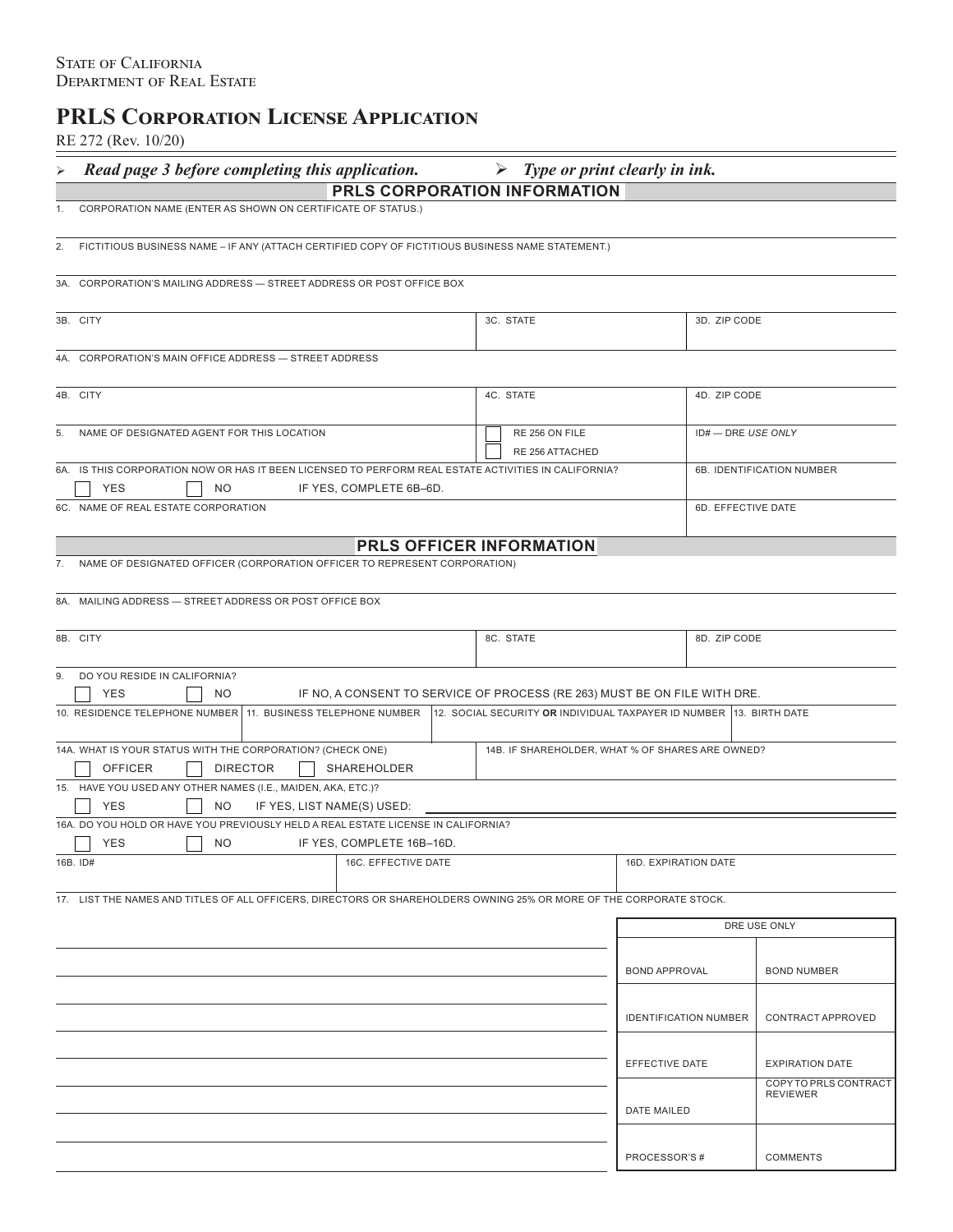## **BACKGROUND INFORMATION**

Carefully read and provide detailed and accurate answers to questions 18-21 below. You must provide a "yes" or "no" response to all questions, Attach additional sheets if you need more space. Each additional sheet must be sign by applicant. Failure to disclose pertinent information may result in denial of your license application and/or delays.

|                                                                                                       | 22E. ACTION (revoked, etc.) | 22F, DATE OF ACTION                                                                                                                                                                                                                                                                  | 22G. DATE ACTION TERMINATED  | 22H, CODE SECTION VIOLATED |           |  |  |
|-------------------------------------------------------------------------------------------------------|-----------------------------|--------------------------------------------------------------------------------------------------------------------------------------------------------------------------------------------------------------------------------------------------------------------------------------|------------------------------|----------------------------|-----------|--|--|
|                                                                                                       | 22A. TYPE OF LICENSE        | 22B. LICENSE ID NO.                                                                                                                                                                                                                                                                  | 22C. LICENSE EXPIRATION DATE | 22D. STATE                 |           |  |  |
| 22. DETAILED EXPLANATION OF ITEM 18, 19, AND/OR 21. IF NEEDED EXPLANATION MAY BE PROVIDED IN ITEM 23. |                             |                                                                                                                                                                                                                                                                                      |                              |                            |           |  |  |
| 21.                                                                                                   |                             | HAVE YOU EVER BEEN ORDERED TO CEASE, DESIST AND/OR REFRAIN FROM DOING AN ACT(S), OR FROM<br>VIOLATING A LAW, RULE OR REGULATION BY, OR CITED FOR A BREACH OF ETHICS OR UNPROFESSIONAL<br>CONDUCT, BY AN ADMINISTRATIVE AGENCY OR PROFESSIONAL ASSOCIATION IN CALIFORNIA OR ANY OTHER | <b>D</b> YFS                 | $\Box$ NO                  |           |  |  |
| 20.                                                                                                   |                             | HAVE YOU EVER BEEN REQUIRED TO REGISTER AS A SEX OFFENDER PURSUANT TO THE PROVISIONS<br>OF SECTION 290 OF THE CALIFORNIA PENAL CODE OR ANY COMPARABLE LAW OF ANY STATE OR                                                                                                            |                              | <b>D</b> YFS               | $\Box$ NO |  |  |
| 19.                                                                                                   |                             | ARE THERE ANY DISCIPLINARY ACTIONS PENDING AGAINST A BUSINESS OR PROFESSIONAL LICENSE YOU                                                                                                                                                                                            |                              | □ YES                      | $\Box$ NO |  |  |
| 18.                                                                                                   |                             | HAVE YOU EVER HAD A DENIED, SUSPENDED, RESTRICTED OR REVOKED BUSINESS OR PROFESSIONAL<br>LICENSE (INCLUDING REAL ESTATE), IN CALIFORNIA, OR ANY OTHER STATE? IF YES, COMPLETE ITEM 22                                                                                                |                              | <b>D</b> YFS               | $\Box$ NO |  |  |

23. **ADDITIONAL INFORMATION:** SPECIFY WHICH LINES YOU ARE REFERRING TO**.** ATTACH EXTRA SHEETS IF MORE ROOM IS NEEDED. **EACH ADDITIONAL SHEET MUST BE SIGNED BY APPLICANT.**

#### *APPLICANT CERTIFICATION*

I certify under penalty of perjury under the laws of the State of California that the foregoing answers and statements given in this application are true and<br>correct, that at the time of license issuance I will be 18 years the privileges of a Prepaid Rental Listing Service licensee. I understand that the Department of Real Estate cannot refund or transfer the fees submitted with<br>this application if I fail to qualify for the license for any r licensure within 30 days in writing or by filing form RE 238 of any conviction, criminal complaint, information or indictment charging a felony, or disciplinary<br>action taken by another licensing entity or authority of this 10186.2.

|           | .                                                                      |                      |
|-----------|------------------------------------------------------------------------|----------------------|
|           | 24. SIGNATURE OF APPLICANT (MUST BE ORIGINAL OR ELECTRONIC* SIGNATURE) | $\parallel$ 25. DATE |
| $\approx$ |                                                                        |                      |

\* Electronic signature must comply with California Uniform Transactions Act (CA Civ. Code section 1633.1 et.seq.)